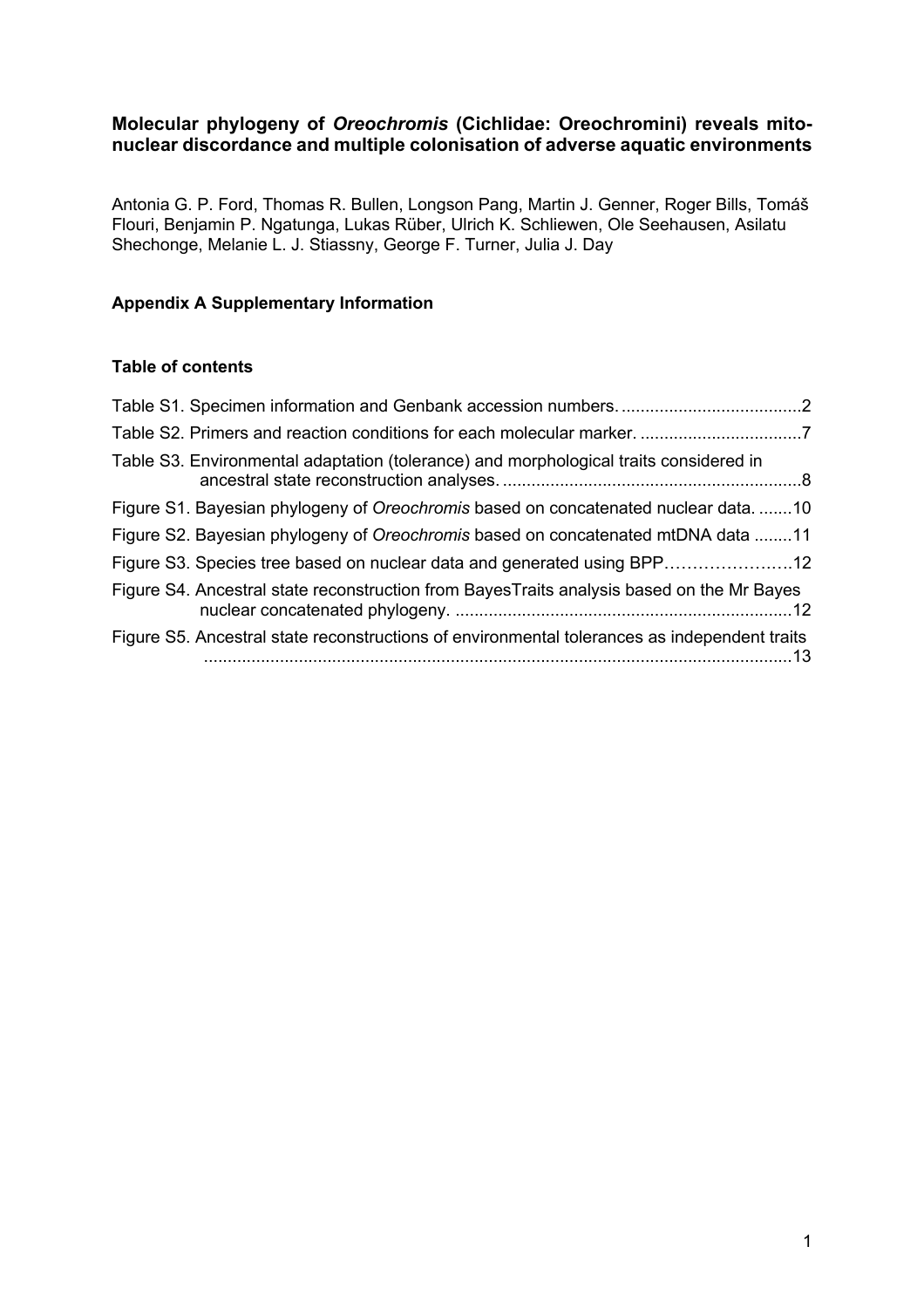|                   | <b>Specimen information</b> |                          |          |            |         | <b>Genbank accession numbers</b> |              |              |              |               |                |              |                |
|-------------------|-----------------------------|--------------------------|----------|------------|---------|----------------------------------|--------------|--------------|--------------|---------------|----------------|--------------|----------------|
| <b>Species</b>    | <b>Voucher/</b>             | Locality                 | Country  | <b>GPS</b> |         | mtDNA                            |              |              |              | nuDNA         |                |              |                |
|                   | Field N                     |                          |          | Latit.     | Longit. | ND <sub>2</sub>                  | <b>16S</b>   | BMP4         | CCNG1        | <b>GAPDHS</b> | <b>TYR</b>     | S7           | b2m            |
| A. alcalica       | AF 160                      | Lake Natron              | Tanzania | $-2.60$    | 35.92   | $\checkmark$                     | $\checkmark$ | $\checkmark$ | $\checkmark$ | $\checkmark$  | $\checkmark$   | $\checkmark$ |                |
| A. alcalica       | AF 881                      | Ewaso Ngiro River        | Tanzania | $-2.15$    | 36.06   | $\checkmark$                     | $\checkmark$ | $\checkmark$ | $\checkmark$ | $\checkmark$  | $\checkmark$   | ✓            | $\checkmark$   |
| A. grahami        | AF 856                      | Magadi Hot Springs       | Kenya    | $-2.00$    | 36.23   | $\checkmark$                     | $\checkmark$ | $\checkmark$ | $\checkmark$ | $\checkmark$  | $\checkmark$   | ✓            | $\pmb{\chi}$   |
| A. grahami        | AF 869                      | Magadi Hot Springs       | Kenya    | $-2.00$    | 36.23   | $\checkmark$                     | $\checkmark$ | ✓            | ✓            | $\pmb{\chi}$  | $\checkmark$   | √            | ✓              |
| A. latilabris     | AF 088                      | Lake Natron              | Tanzania | $-2.60$    | 35.92   | $\checkmark$                     | √            | √            | ✓            | $\checkmark$  | $\checkmark$   | X            | $\checkmark$   |
| A. latilabris     | AF 122                      | Lake Natron              | Tanzania | $-2.60$    | 35.92   | $\checkmark$                     | $\checkmark$ | $\checkmark$ | $\checkmark$ | $\checkmark$  | $\checkmark$   | ✓            | $\checkmark$   |
| A. ndalalani      | AF 123                      | Lake Natron              | Tanzania | $-2.60$    | 35.92   | $\checkmark$                     | $\checkmark$ | $\checkmark$ | $\checkmark$ | $\checkmark$  | $\checkmark$   | $\checkmark$ | $\checkmark$   |
| A. ndalalani      | AF 124                      | Lake Natron              | Tanzania | $-2.60$    | 35.92   | $\checkmark$                     | $\checkmark$ | $\checkmark$ | $\checkmark$ | $\checkmark$  | $\checkmark$   | $\checkmark$ | $\checkmark$   |
| O. amphimelas     | AF 001                      | Lake Manyara             | Tanzania | $-3.42$    | 35.85   | $\checkmark$                     | $\checkmark$ | $\checkmark$ | $\checkmark$ | $\checkmark$  | $\checkmark$   | ✓            | $\checkmark$   |
| O. amphimelas     | AF 002                      | Lake Manyara             | Tanzania | $-3.42$    | 35.85   | $\checkmark$                     | $\checkmark$ | $\checkmark$ | $\checkmark$ | $\checkmark$  | $\checkmark$   | X            | $\mathbf{x}$   |
| O. amphimelas     | AF 003                      | Lake Manyara             | Tanzania | $-3.42$    | 35.85   | $\checkmark$                     | $\checkmark$ | $\checkmark$ | $\checkmark$ | $\checkmark$  | $\checkmark$   | ✓            | $\mathbf{x}$   |
| O. andersonii     | SAIAB <sub>133</sub>        | Cunene Lagoon            | Namibia  | $-17.26$   | 11.76   | $\checkmark$                     | $\checkmark$ | $\checkmark$ | $\pmb{\chi}$ | $\checkmark$  | $\checkmark$   | $\checkmark$ | $\checkmark$   |
| O. andersonii     | SAIAB <sub>C5</sub>         | Panhandle,<br>Ngamiland, | Botswana | $-18.43$   | 21.90   | $\checkmark$                     | $\checkmark$ | √            | $\pmb{\chi}$ | $\checkmark$  | $\checkmark$   | ✓            | ✓              |
| O. angolensis     | SAIAB F203                  | Kawa River               | Angola   | $-9.17$    | 13.37   | $\checkmark$                     | $\checkmark$ | $\checkmark$ | ✓            | $\checkmark$  | $\checkmark$   | ✓            | $\checkmark$   |
| O. angolensis     | SAIAB F204                  | Kwanza River             | Angola   | $-9.17$    | 13.37   | $\checkmark$                     | $\checkmark$ | $\checkmark$ | ✓            | $\checkmark$  | $\checkmark$   | $\checkmark$ | $\checkmark$   |
| O. aureus         |                             |                          |          |            |         | AB195550                         |              |              |              |               |                |              |                |
| O. aureus         |                             |                          |          |            |         | AB195551                         |              |              |              |               |                |              |                |
| O. aureus         |                             |                          |          |            |         | AB195552                         |              |              |              |               |                |              |                |
| O. aureus         |                             |                          |          |            |         | DQ465029                         |              |              |              |               |                |              |                |
| O. chungruruensis | MG 3D2A                     | Lake Kyungululu          | Tanzania | 9.18       | 33.51   | $\checkmark$                     | $\checkmark$ | $\checkmark$ | $\checkmark$ | $\checkmark$  | $\checkmark$   | $\checkmark$ | $\checkmark$   |
| O. chungruruensis | MG 3D2B                     | Lake Kyungululu          | Tanzania | 9.18       | 33.51   | $\checkmark$                     | $\checkmark$ | $\checkmark$ | ✓            | $\checkmark$  | $\blacksquare$ | $\checkmark$ | $\overline{a}$ |
| O. chungruruensis | <b>ZSM 934</b>              | Lake Chungruru,          | Tanzania | 9.31       | 33.86   | ✓                                | χ            | √            | √            | $\checkmark$  | $\checkmark$   | $\checkmark$ |                |
| O. esculentus     | <b>MG 21A</b>               | Lake Rukwa               | Tanzania | 8.24       | 32.55   | $\checkmark$                     | $\checkmark$ | $\checkmark$ | ✓            | $\checkmark$  | $\checkmark$   |              |                |

# **Table S1. Specimen information and Genbank accession numbers.**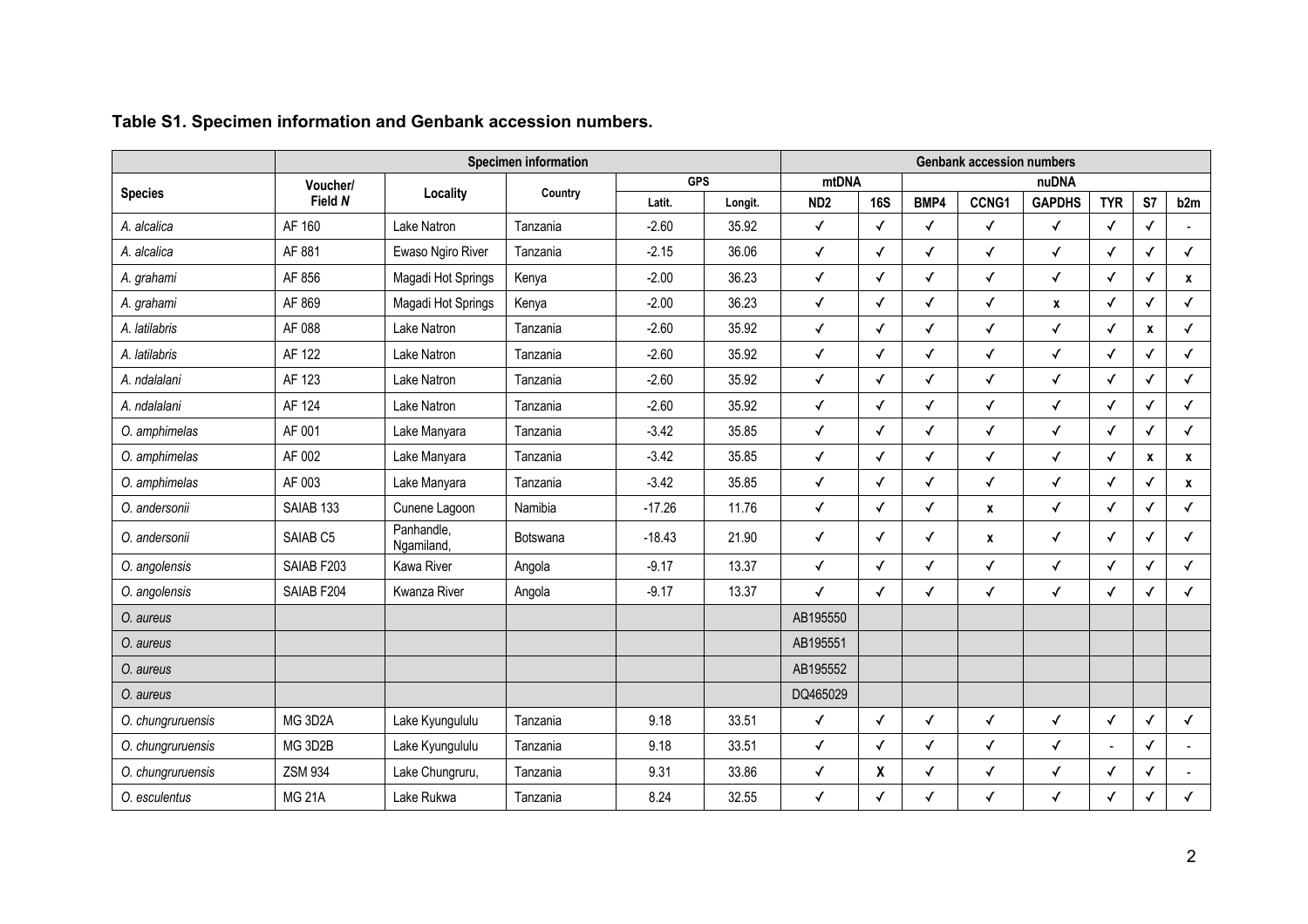| O. esculentus     | <b>MG 21B</b>    | Lake Rukwa                       | Tanzania   | 8.24           | 32.55            | ✓            | $\checkmark$ | ✓                  | ✓                        | $\checkmark$             | $\checkmark$ | $\checkmark$ | ✓            |
|-------------------|------------------|----------------------------------|------------|----------------|------------------|--------------|--------------|--------------------|--------------------------|--------------------------|--------------|--------------|--------------|
| O. hunteri        | MG 111333        | Lake Chala                       | Tanzania   | 3.18           | 37.41            | $\checkmark$ | $\checkmark$ | $\checkmark$       | $\checkmark$             | $\checkmark$             | $\checkmark$ | $\checkmark$ | $\checkmark$ |
| O. hunteri        | MG 111334        | Lake Chala                       | Tanzania   | 3.18           | 37.41            | $\checkmark$ | $\checkmark$ | $\checkmark$       | $\checkmark$             | $\checkmark$             | $\checkmark$ | $\checkmark$ | $\mathsf{x}$ |
| O. hunteri        | MG 111373        | Lake Chala                       | Tanzania   | 3.18           | 37.41            | $\checkmark$ | $\checkmark$ | ✓                  | $\checkmark$             | $\checkmark$             | $\checkmark$ | $\checkmark$ | $\checkmark$ |
| O. cf. jipe       | <b>ZSM 1065</b>  | Lake Chala                       | Tanzania   | $-3.32,$       | 37.70            | $\checkmark$ | $\checkmark$ |                    |                          |                          |              |              |              |
| O. jipe "pangani" | MG P2F2          | Lake Kalimau                     | Tanzania   | 4.42           | 38.09            | $\checkmark$ | $\checkmark$ | $\checkmark$       | $\checkmark$             | $\checkmark$             | $\checkmark$ | $\checkmark$ | $\checkmark$ |
| O. jipe "pangani" | MG P2F3          | Lake Kalimau                     | Tanzania   | 4.42           | 38.09            | $\checkmark$ | $\checkmark$ | ✓                  | $\checkmark$             | $\checkmark$             | $\checkmark$ | $\checkmark$ | $\checkmark$ |
| O. jipe "pangani" | MG P2G2          | Nyumba-ya-Mungu                  | Tanzania   | 3.61           | 37.46            | $\checkmark$ | $\checkmark$ | $\checkmark$       | ✓                        | $\checkmark$             | $\checkmark$ | $\checkmark$ | $\checkmark$ |
| O. karomo         | MG206            | Lake Nyamagoma                   | Tanzania   | 4°59.903'      | 21°11.734'       | $\checkmark$ | $\checkmark$ | $\checkmark$       | $\checkmark$             | $\checkmark$             | $\checkmark$ | $\checkmark$ | $\checkmark$ |
| O. karomo         | MG207            | Lake Nyamagoma                   | Tanzania   | 4°59.903'      | 21°11.734'       | $\checkmark$ | $\checkmark$ | $\pmb{\mathsf{X}}$ | $\checkmark$             | $\checkmark$             | $\checkmark$ | $\checkmark$ | $\checkmark$ |
| O. karomo         | MG208            | Lake Nyamagoma                   | Tanzania   | 4°59.903'      | 21°11.734'       | $\checkmark$ | $\checkmark$ | $\checkmark$       | $\checkmark$             | $\checkmark$             | $\checkmark$ | $\checkmark$ | $\checkmark$ |
| O. karongae       | MG 226           | Salima, Lake<br>Malawi           | Malawi     | 13°47'25.57"   | 34°27'54.9<br>5" | $\checkmark$ | $\checkmark$ | ✓                  | $\checkmark$             | $\checkmark$             | $\checkmark$ | ✓            | $\checkmark$ |
| O. karongae       | <b>MG KARON1</b> | Mazinzi Bay, Lake<br>Malawi      | Malawi     | 8.58           | 34.57            | ✓            | $\checkmark$ | $\checkmark$       | ✓                        | $\checkmark$             | $\checkmark$ | ✓            | $\checkmark$ |
| O. karongae       | <b>MG KARON2</b> | Mazinzi Bay, Lake<br>Malawi      | Malawi     | 8.58           | 34.57            | ✓            | $\checkmark$ | $\checkmark$       | ✓                        | $\checkmark$             | $\checkmark$ | $\checkmark$ | $\checkmark$ |
| O. aff korogwe    | <b>ZSM 1078</b>  | Lake Chala                       | Tanzania   | $\overline{a}$ |                  | $\checkmark$ | $\checkmark$ |                    | $\overline{\phantom{0}}$ | $\overline{\phantom{0}}$ | L.           |              |              |
| O. korogwe        | MG P4A8          | Zigi river                       | Tanzania   | 5.12           | 38.86            | $\checkmark$ | $\checkmark$ | $\checkmark$       | $\checkmark$             | ✓                        | $\checkmark$ | $\checkmark$ | $\checkmark$ |
| O. korogwe        | MG P4A9          | Zigi river                       | Tanzania   | 5.12           | 38.86            | $\checkmark$ | $\checkmark$ | $\checkmark$       | $\checkmark$             | $\checkmark$             | $\checkmark$ | $\checkmark$ | $\checkmark$ |
| O. korogwe        | MG P4C7          | Zigi river                       | Tanzania   | 5.04           | 38.90            | $\checkmark$ | $\checkmark$ | $\checkmark$       | $\checkmark$             | $\checkmark$             | $\checkmark$ | $\checkmark$ | $\checkmark$ |
| O. korogwe        | MG P4C8          | Zigi river                       | Tanzania   | 5.04           | 38.90            | $\checkmark$ | $\checkmark$ | $\checkmark$       | $\pmb{\chi}$             | $\checkmark$             | $\checkmark$ | $\checkmark$ | $\checkmark$ |
| O. lepidurus      | AMNH 263330      | Congo River                      | <b>DRC</b> | 5.91           | 12.76            | $\checkmark$ | $\checkmark$ | √                  | $\checkmark$             | $\checkmark$             | $\checkmark$ | ✓            | $\checkmark$ |
| O. lepidurus      | AMNH 263633      | Congo River                      | <b>DRC</b> | 5.85           | 13.04            | $\checkmark$ | $\checkmark$ | $\checkmark$       | $\checkmark$             | $\checkmark$             | $\checkmark$ | $\checkmark$ | $\checkmark$ |
| O. leucostictus   | MG 246           | Songea, fish ponds               |            | 10.37          | 35.38            | $\checkmark$ | $\checkmark$ | $\checkmark$       | $\checkmark$             | $\checkmark$             | $\checkmark$ | X            | $\checkmark$ |
| O. leucostictus   | MG 247           | Songea, fish ponds               |            | 10.37          | 35.38            | $\checkmark$ | $\checkmark$ | $\checkmark$       | $\pmb{\chi}$             | $\pmb{\chi}$             | $\checkmark$ | ✓            | $\checkmark$ |
| O. leucostictus   | <b>RMCA 3758</b> | Ituri River, Ituri<br>Basin      | <b>DRC</b> |                |                  | $\checkmark$ | $\checkmark$ | $\checkmark$       | $\checkmark$             | $\checkmark$             | $\checkmark$ | √            | $\checkmark$ |
| O. leucostictus   | <b>RMCA 3759</b> | Ituri River, Ituri<br>Basin      | <b>DRC</b> |                |                  | ✓            | ✓            | ✓                  |                          | $\checkmark$             | $\checkmark$ | ✓            | $\checkmark$ |
| O. leucostictus   | AF 042           | Fish pond, edge of<br>Lake Eyasi | Tanzania   | 3.425306<br>S  | 35.343723<br>Е   | $\checkmark$ | ✓            | $\checkmark$       | ✓                        | ✓                        | $\checkmark$ | ✓            | $\checkmark$ |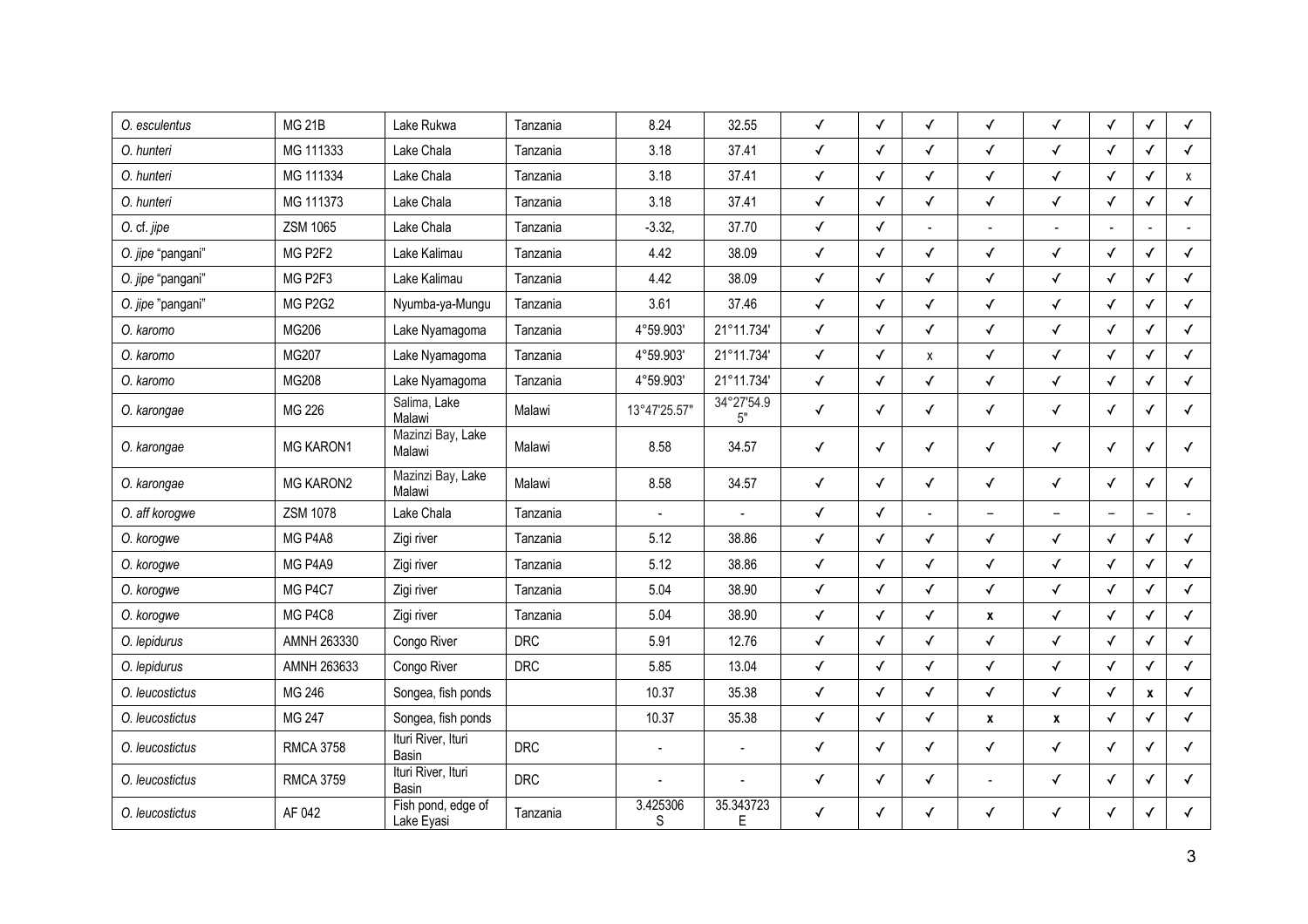| O. macrochir             | SAIAB 130                    | Cunene Lagoon                 | Namibia      | $-17.26$           | 11.76                       | ✓            | $\checkmark$ | ✓            | $\checkmark$ | $\checkmark$   | $\checkmark$ | $\checkmark$ | $\checkmark$ |
|--------------------------|------------------------------|-------------------------------|--------------|--------------------|-----------------------------|--------------|--------------|--------------|--------------|----------------|--------------|--------------|--------------|
| O. macrochir             | SAIAB <sub>136</sub>         | Cunene Lagoon                 | Namibia      | $-17.26$           | 11.76                       | ✓            | $\checkmark$ | $\checkmark$ | $\checkmark$ | $\checkmark$   | $\checkmark$ | ✓            | $\checkmark$ |
| O. macrochir             | SAIAB RB10-<br><b>B137</b>   | Kabompo River                 | Zambia       | $-12.36$           | 25.09                       | ✓            | $\checkmark$ | √            | ✓            | $\checkmark$   | $\checkmark$ | ✓            | $\checkmark$ |
| O. macrochir             | <b>ZSM DRC-2012-</b><br>1073 | River Lufira                  | <b>DRC</b>   | 09° 31' 02,2"<br>S | $27^{\circ} 02'$<br>24,6" E | ✓            | $\checkmark$ |              |              |                |              |              |              |
| O. malagarasi            | MG130                        | Malagarasi River at<br>Uvinza | Tanzania     | 5°06.752           | 30°23.472                   | ✓            | $\checkmark$ | $\checkmark$ | $\checkmark$ | $\checkmark$   | $\checkmark$ | ✓            | $\checkmark$ |
| O. malagarasi            | MG131                        | Malagarasi River at<br>Uvinza | Tanzania     | 5°06.752           | 30°23.472                   | ✓            | ✓            | √            | $\checkmark$ | ✓              |              | ✓            | $\checkmark$ |
| O. malagarasi            | MG132                        | Malagarasi River at<br>Uvinza | Tanzania     | 5°06.752           | 30°23.472                   | $\checkmark$ | $\checkmark$ | ✓            | $\checkmark$ | $\checkmark$   | $\checkmark$ | ✓            | $\checkmark$ |
| O. mortimeri             | SAIAB <sub>236</sub>         | Cahora Bassa                  | Mozambique   | $-15.66$           | 30.95                       | $\checkmark$ | $\checkmark$ | $\checkmark$ | $\pmb{\chi}$ | $\checkmark$   | $\checkmark$ | $\checkmark$ | $\checkmark$ |
| O. mortimeri             | SAIAB 350                    | Zambezi River                 | Mozambique   | $-15.61$           | 32.67                       | $\checkmark$ | $\checkmark$ | $\checkmark$ | $\pmb{\chi}$ | $\checkmark$   | $\checkmark$ | $\checkmark$ | $\checkmark$ |
| O. mossambicus           | SAIAB <sub>036</sub>         | <b>Fish River</b>             | Namibia      | $-24.49$           | 17.85                       | ✓            | $\checkmark$ | √            | $\pmb{\chi}$ | $\checkmark$   | $\checkmark$ | √            | $\checkmark$ |
| O. mossambicus           | SAIAB <sub>M1</sub>          | Changane River                | Mozambique   | $-22.94$           | 33.67                       | ✓            | $\checkmark$ | √            | X            | $\checkmark$   | $\checkmark$ | $\checkmark$ | $\checkmark$ |
| O. mossambicus           | SAIAB NJ10-<br>A087          | Limpopo River                 | South Africa | $-23.99$           | 31.82                       | ✓            | $\checkmark$ | √            | $\pmb{\chi}$ | $\checkmark$   | $\checkmark$ | √            | $\checkmark$ |
| O. mossambicus           | SAIAB SA9                    | Luvhuvu River                 | South Africa | $-23.11$           | 30.12                       | ✓            | $\checkmark$ | √            | $\pmb{\chi}$ | $\checkmark$   | $\checkmark$ | X            | $\checkmark$ |
| O. mweruensis            | <b>OS IK16-1</b>             | Kashikishi                    | Zambia       | 9°18'53.85"        | 28°43'50.2<br>5"            | $\checkmark$ | $\checkmark$ | √            | ✓            | $\checkmark$   | $\checkmark$ | ✓            | $\checkmark$ |
| O. mweruensis            | <b>OS IK16-4</b>             | Kashikishi                    | Zambia       | 9°18'53.85"        | 28°43'50.2<br>5"            | $\checkmark$ | $\checkmark$ | $\checkmark$ | $\checkmark$ | $\checkmark$   | $\checkmark$ | ✓            | $\checkmark$ |
| O. niloticus             | <b>MG 277A</b>               | Lake Itamba                   | Tanzania     | 9.21               | 33.50                       | $\checkmark$ | $\checkmark$ |              |              | $\overline{a}$ |              |              |              |
| O. niloticus             | SAIAB 382                    | Zambezi River                 | Mozambique   | $-15.61$           | 32.67                       | ✓            | $\checkmark$ | √            | $\checkmark$ | $\checkmark$   | $\checkmark$ | $\checkmark$ | $\mathbf x$  |
| O. niloticus cancellatus | <b>EB A544</b>               | Awash                         | Ethiopia     |                    |                             | $\checkmark$ | $\checkmark$ | √            | $\checkmark$ | $\checkmark$   | $\checkmark$ | $\checkmark$ |              |
| O. niloticus filoa       | <b>EB A572</b>               | Awash                         | Ethiopia     | $\overline{a}$     | $\overline{a}$              | $\checkmark$ | $\checkmark$ | √            | $\checkmark$ | $\checkmark$   | $\checkmark$ | $\checkmark$ | $\checkmark$ |
| O. niloticus niloticus   | <b>EB A056</b>               | $\overline{a}$                | Ghana        |                    | $\overline{a}$              | $\checkmark$ | $\checkmark$ | $\checkmark$ | $\checkmark$ | $\checkmark$   | $\checkmark$ | $\checkmark$ | $\checkmark$ |
| O. niloticus             | AF 007                       | Lake Manyara                  | Tanzania     | $-3.42$            | 35.85                       | ✓            | $\checkmark$ | √            | $\checkmark$ | $\checkmark$   | $\checkmark$ | ✓            | $\checkmark$ |
| O. placidus placidus     | SAIAB RC10<br>C072           | Zambezi River                 | Mozambique   | $-16.31$           | 33.73                       | ✓            | $\checkmark$ | √            | √            | $\checkmark$   | $\checkmark$ | ✓            | $\checkmark$ |
| O. placidus placidus     | SAIAB RC10-<br>C078          | Zambezi River                 | Mozambique   | $-16.31$           | 33.73                       | ✓            | $\checkmark$ | $\checkmark$ | $\checkmark$ | $\checkmark$   | $\checkmark$ | $\checkmark$ | $\checkmark$ |
| O. placidus "ruvumae"    | MG 102                       | Rovuma River                  | Tanzania     | 11.24              | 38.29                       | ✓            | $\checkmark$ | √            | $\checkmark$ | $\checkmark$   | $\checkmark$ | √            | $\checkmark$ |
| O. placidus "ruvumae"    | MG 103                       | Rovuma River                  | Tanzania     | 11.24              | 38.29                       | ✓            | ✓            | ✓            | ✓            | $\checkmark$   | ✓            | ✓            | $\checkmark$ |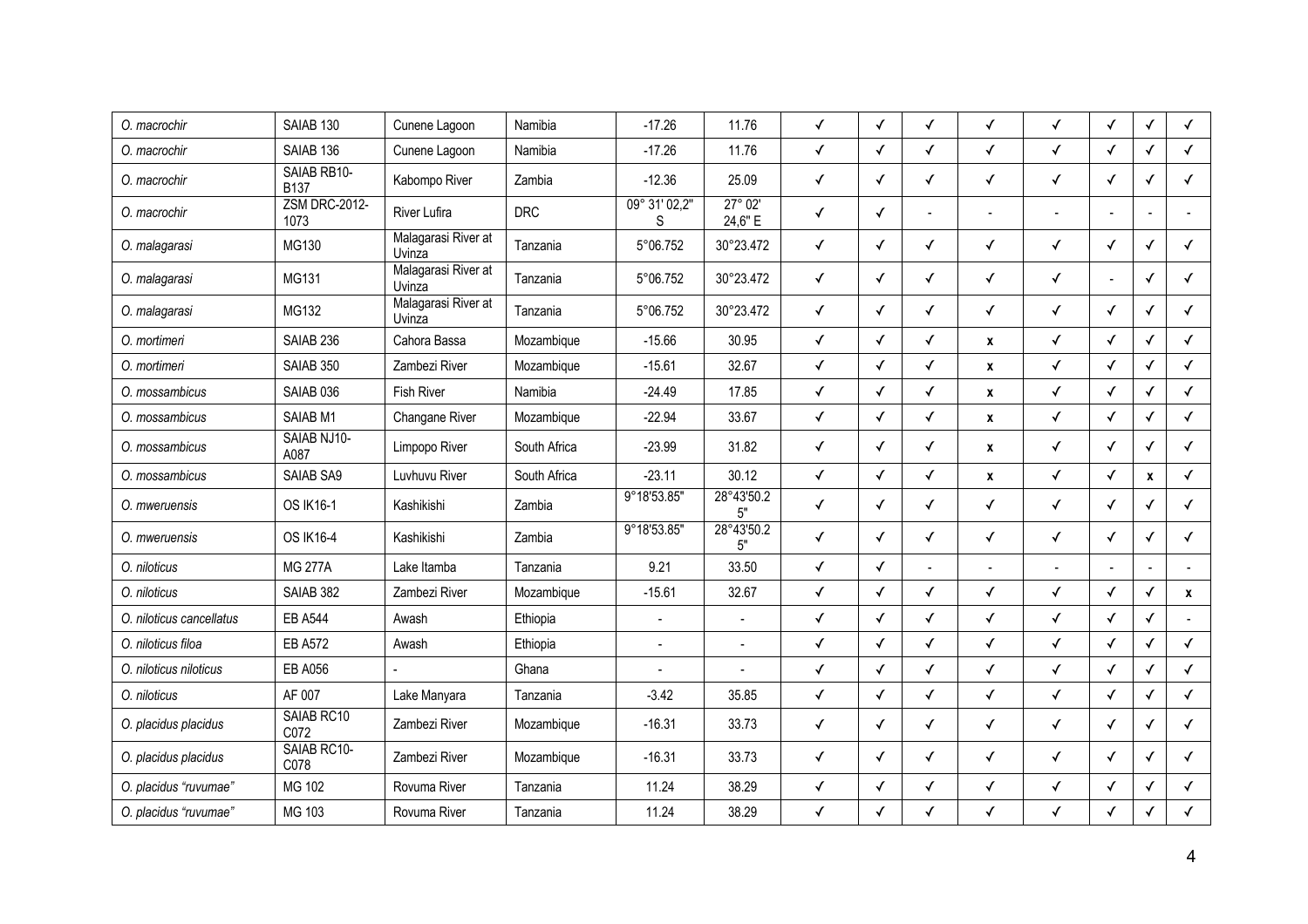| O. placidus "ruvumae" | SAIAB N126           | Rovuma River                         | Mozambique | $-11.43$       | 38.48                   | ✓            | ✓            | ✓            | $\checkmark$     | $\checkmark$ | $\checkmark$ | ✓            | $\checkmark$   |
|-----------------------|----------------------|--------------------------------------|------------|----------------|-------------------------|--------------|--------------|--------------|------------------|--------------|--------------|--------------|----------------|
| O. placidus "ruvumae" | SAIAB N299           | Lugenda River                        | Mozambique | $-12.18$       | 38.08                   | ✓            | ✓            | √            | ✓                | $\checkmark$ | $\checkmark$ |              | $\checkmark$   |
| O. rukwaensis         | <b>MG 67A</b>        | Lake Rukwa                           | Tanzania   | 8.23           | 32.54                   | ✓            | $\checkmark$ | √            | $\checkmark$     | $\checkmark$ | $\checkmark$ | √            | $\checkmark$   |
| O. rukwaensis         | <b>MG 67B</b>        | Lake Rukwa                           | Tanzania   | 8.23           | 32.54                   | $\checkmark$ | $\checkmark$ | √            | $\checkmark$     | $\checkmark$ | $\checkmark$ | ✓            | $\checkmark$   |
| O. variabilis         | MG395                | Makobe Island                        | Tanzania   | 2°21'56.15"    | 32°55'21.1<br>9"        | ✓            | $\checkmark$ | √            | $\checkmark$     | $\checkmark$ | $\checkmark$ | ✓            | $\checkmark$   |
| O. variabilis         | MG396                | Makobe Island                        | Tanzania   | 2°21'56.15"    | 32°55'21.1<br>9"        | ✓            | $\checkmark$ | √            | ✓                | $\checkmark$ | $\checkmark$ | ✓            | $\checkmark$   |
| O. variabilis         | MG397                | Makobe Island                        | Tanzania   | 2°21'56.15"    | 32°55'21.1<br><b>g"</b> | ✓            | $\checkmark$ | ✓            | $\checkmark$     | $\checkmark$ | $\checkmark$ | ✓            | $\checkmark$   |
| O. salinicola         | ZSM ULI-005          | Saline swamp near<br>Mwashia village | <b>DRC</b> | 10.70          | 27.34                   | ✓            | ✓            | ✓            | $\boldsymbol{x}$ | ✓            | $\checkmark$ |              | $\checkmark$   |
| O. schwebischi        | ZSM P AA 727         | Ivindo River                         | Gabon      | 0.55           | 12.86                   | ✓            | $\checkmark$ | √            | ✓                | $\checkmark$ | $\checkmark$ | √            | $\checkmark$   |
| O. schwebischi        | <b>ZSM P AA 0930</b> | Ivindo River                         | Gabon      | 0.55           | 12.86                   | $\checkmark$ | $\checkmark$ | √            | ✓                | $\checkmark$ | $\checkmark$ |              | $\checkmark$   |
| O. schwebischi        | ZSM P AA 0931        | Ivindo River                         | Gabon      | 0.55           | 12.86                   | $\checkmark$ | $\checkmark$ | ✓            | $\checkmark$     | $\checkmark$ | $\checkmark$ | ✓            | $\checkmark$   |
| O. shiranus chilwae   | <b>MG 298A</b>       | Lake Chilwa                          | Malawi     | 15.22          | 35.34                   | $\checkmark$ | $\checkmark$ | ✓            | $\checkmark$     | $\checkmark$ | $\checkmark$ | $\checkmark$ | $\checkmark$   |
| O. shiranus shiranus  | <b>MG 408A</b>       | Lake Malawi<br>(Salima market)       | Malawi     | $\overline{a}$ |                         | $\checkmark$ | $\pmb{\chi}$ | √            | $\checkmark$     | $\checkmark$ | $\checkmark$ | √            | $\checkmark$   |
| O. shiranus shiranus  | SAIAB MA11-192       | Lake Malawi                          | Malawi     | $-12.83$       | 34.16                   | ✓            | $\checkmark$ | ✓            | $\checkmark$     | $\checkmark$ | $\pmb{\chi}$ | ✓            | $\checkmark$   |
| O. shiranus shiranus  | SAIAB TM11-198       | Lake Malawi                          | Malawi     | $-15.80$       | 35.64                   | $\checkmark$ | $\checkmark$ | $\checkmark$ | $\checkmark$     | $\checkmark$ | $\checkmark$ | √            | $\checkmark$   |
| O. sp. "rutamba"      | MG T3G9              | Lake Rutamba                         | Tanzania   | 10.04          | 39.47                   | ✓            | $\checkmark$ | √            | $\checkmark$     | $\checkmark$ | $\checkmark$ | √            | $\checkmark$   |
| O. sp. "rutamba"      | MG T3H9              | Lake Rutamba                         | Tanzania   | 10.04          | 39.47                   | ✓            | $\checkmark$ | √            | $\pmb{\chi}$     | $\checkmark$ | $\checkmark$ |              | $\mathbf{x}$   |
| O. sp. "rutamba"      | MG T3J5              | Lake Nambawala                       | Malawi     | 10.2           | 39.27                   | ✓            | $\checkmark$ | ✓            | $\checkmark$     | $\checkmark$ | $\checkmark$ | √            | $\checkmark$   |
| O. sp. "rutamba"      | MG T4B5              | Lake Nambawala                       | Malawi     | 10.2           | 39.27                   | $\checkmark$ | $\checkmark$ | ✓            | $\checkmark$     | $\checkmark$ | $\checkmark$ | $\checkmark$ | $\overline{a}$ |
| O. squamipinnis       | MG 1A1A              | Lake Malawi                          | Malawi     | 9.20           | 33.45                   | ✓            | $\checkmark$ | ✓            | $\checkmark$     | $\checkmark$ | $\checkmark$ | ✓            | $\checkmark$   |
| O. squamipinnis       | MG <sub>1A1B</sub>   | Lake Malawi                          | Malawi     | 9.20           | 33.45                   | ✓            | $\checkmark$ | √            | ✓                | $\checkmark$ | $\checkmark$ | ✓            | $\checkmark$   |
| O. tanganicae         | <b>MG41</b>          | Katanga, Lake<br>Tanganyika          | Tanzania   | 4°54.913       | 29°36.661               | ✓            | $\checkmark$ | √            | ✓                | $\checkmark$ | $\checkmark$ | ✓            | $\checkmark$   |
| O. tanganicae         | MG42                 | Katanga, Lake<br>Tanganyika          | Tanzania   | 4°54.913       | 29°36.661               | ✓            | $\checkmark$ | √            | $\pmb{\chi}$     | $\checkmark$ | $\checkmark$ | ✓            | $\checkmark$   |
| O. tanganicae         | MG43                 | Katanga, Lake<br>Tanganyika          | Tanzania   | 4°54.913       | 29°36.661               | ✓            | ✓            | √            | ✓                | ✓            | $\checkmark$ | ✓            | $\checkmark$   |
| O. upembae            | ZSM 2012 1621        |                                      | <b>DRC</b> |                |                         | ✓            | $\checkmark$ | ✓            | $\checkmark$     | $\checkmark$ | $\checkmark$ | ✓            | $\checkmark$   |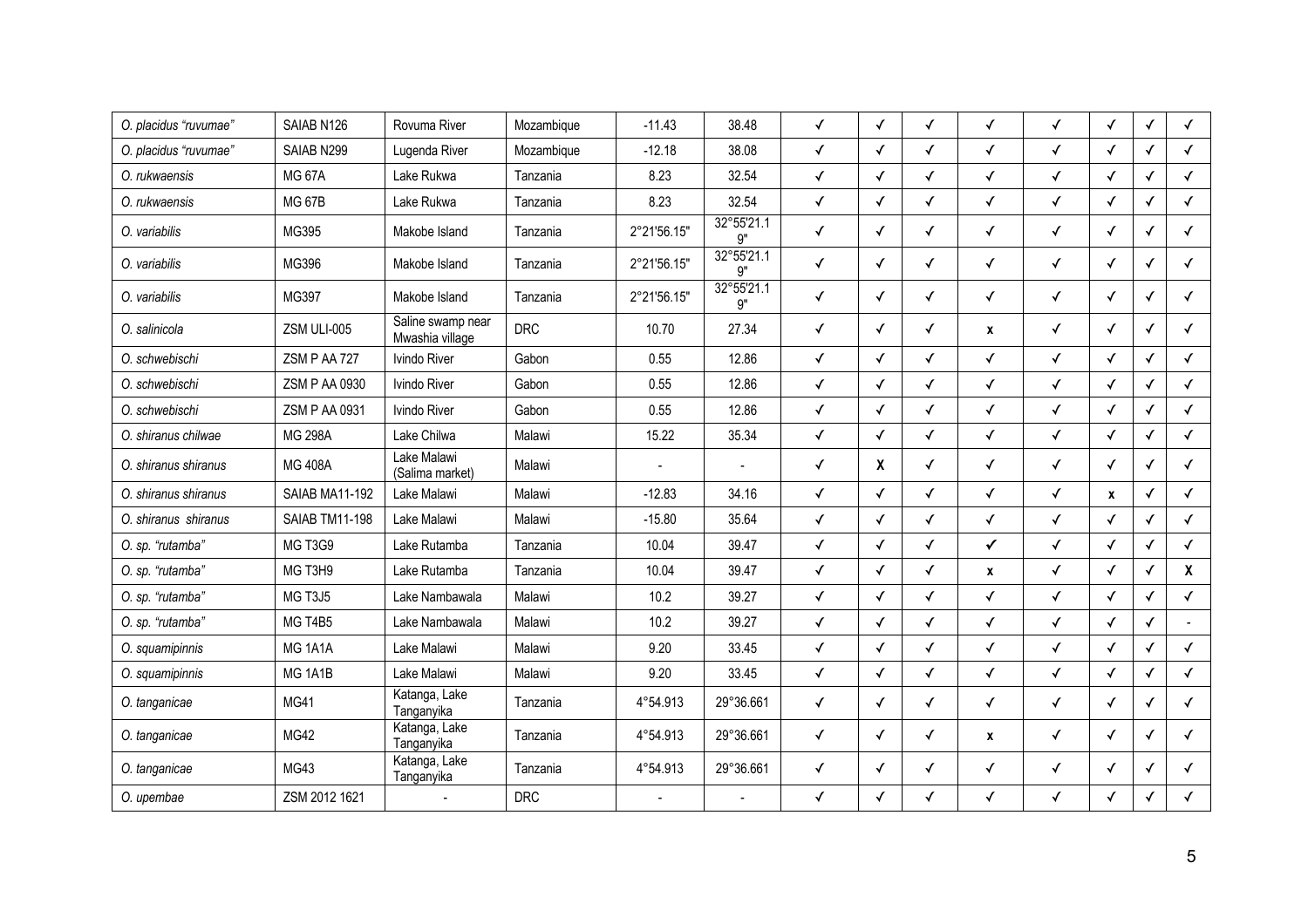| O. upembae                      | ZSM 2012 1637  | $\overline{a}$    | <b>DRC</b> |          |        | $\checkmark$ | $\checkmark$ | $\checkmark$ | $\checkmark$ | X            | ✓            | √                | ✓            |
|---------------------------------|----------------|-------------------|------------|----------|--------|--------------|--------------|--------------|--------------|--------------|--------------|------------------|--------------|
| O. urolepis urolepis            | MG 3F4A        | <b>Ruvu River</b> | Tanzania   | 6.41     | 38.42  | $\checkmark$ | $\checkmark$ | ✓            | $\checkmark$ | X            | ✓            | $\checkmark$     |              |
| O. urolepis urolepis            | MG 3F4B        | <b>Ruvu River</b> | Tanzania   | 6.41     | 38.42  | ✓            | ✓            | ✓            | $\checkmark$ | ✓            | ✓            | √                |              |
| Non-Oreochromis Orochromini     |                |                   |            |          |        |              |              |              |              |              |              |                  |              |
| Konia eisentrauti               |                |                   |            |          |        | AJ845102     |              |              |              |              |              |                  |              |
| Sarotherodon Barombi Mbo        |                |                   |            |          |        | KJ955426     |              |              |              |              |              |                  |              |
| Sarotherodon caroli             |                |                   |            |          |        | AJ845112     |              |              |              |              |              |                  |              |
| Sarotherodon<br>caudomarginatus |                |                   |            |          |        | AF317243     |              |              |              |              |              |                  |              |
| Sarotherodon galilaeus          | GT U1B1        | Lake Albert       | Uganda     | 2.23     | 31.32  | $\checkmark$ | $\checkmark$ | ✓            | ✓            | X            | √            | $\checkmark$     | X            |
| Sarotherodon linnellii          |                |                   |            |          |        | AJ845114     |              |              |              |              |              |                  |              |
| Sarotherodon lohbergeri         |                |                   |            |          |        | AJ845108     |              |              |              |              |              |                  |              |
| Sarotherodon melanotheron       |                |                   |            |          |        | AF317245     |              |              |              |              |              |                  |              |
| Sarotherodon mvogoi             | ZSM PAA600     | Ngoila            | Cameroon   | 2.88     | 13.91  | $\checkmark$ | $\checkmark$ | ✓            | √            | ✓            | ✓            | $\checkmark$     | x            |
| Sarotherodon steinbachi         |                |                   |            |          |        | AJ845110     |              |              |              |              |              |                  |              |
| Sarotherodon occidentalis       |                |                   |            |          |        | AF317246     |              |              |              |              |              |                  |              |
| Stomatepia mariae               |                |                   |            |          |        | AF317279     |              |              |              |              |              |                  |              |
| Tristramella simonis            |                |                   |            |          |        | AF317276     |              |              |              |              |              |                  |              |
| Non-Oreochromini outgroup       |                |                   |            |          |        |              |              |              |              |              |              |                  |              |
| Coptodon cf. rendali            | (GT) T7 E10    | Lake Nala         | Tanzania   | $-6.945$ | 36.935 | ✓            | ✓            | $\checkmark$ | ✓            | $\checkmark$ | $\checkmark$ | $\boldsymbol{x}$ | $\checkmark$ |
| Coptodon cf. rendali            | (GT) T7 F4     | Lake Nala         | Tanzania   | $-6.945$ | 36.935 | $\checkmark$ | $\checkmark$ | $\checkmark$ | $\checkmark$ | $\checkmark$ | X            | $\boldsymbol{x}$ | X            |
| Coptodon sp.                    | SAIAB TM11-267 | Lake Malawi       | Malawi     | $-15.06$ | 35.22  | ✓            | ✓            | ✓            | √            | ✓            | ✓            | $\sqrt{ }$       |              |

Samples held in national collections: AMNH (American Museum of Natural History); RMCA (Royal Museum for Central Africa); SAIAB (South African Institute of Aquatic Biodiversity); ZSM (Zoologische Staatssammlung München). Personal samples: AF (Antonia Ford, samples held at the Day lab, UCL); MG (Martin Genner, samples held at University of Bristol); GT (George Turner, samples held at Bangor University); EB (Etienne Bezault); OS (Ole Seehausen, samples held at University of Bern).

Grey shaded boxes denote samples downloaded from Genbank (ND2 data only).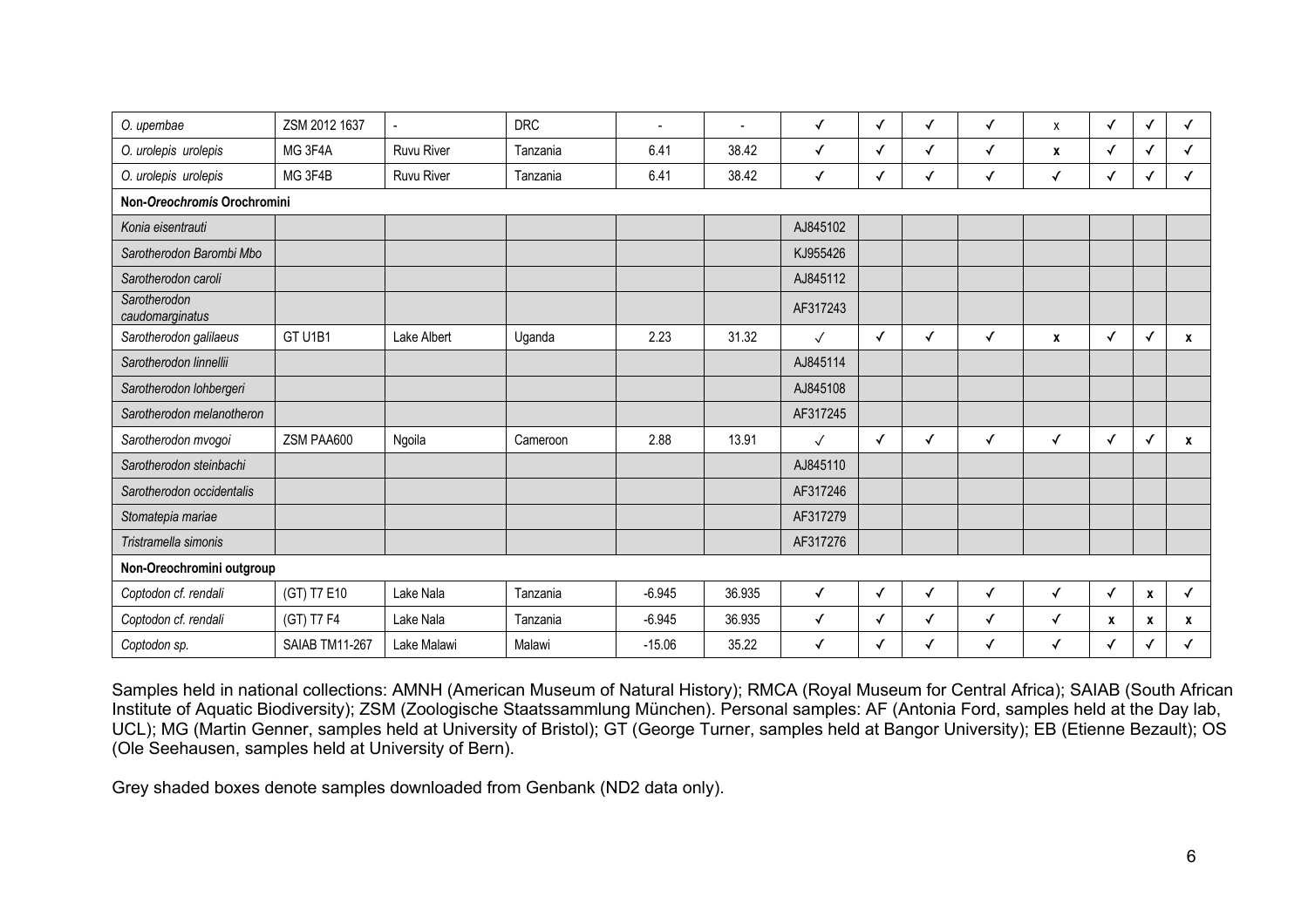|  |  | Table S2. Primers and reaction conditions for each molecular marker. |
|--|--|----------------------------------------------------------------------|
|--|--|----------------------------------------------------------------------|

| Gene            | <b>Primers</b>                      | <b>Primer Sequence</b>                                      | Thermal cycling programme                                                            | <b>References</b>                          |
|-----------------|-------------------------------------|-------------------------------------------------------------|--------------------------------------------------------------------------------------|--------------------------------------------|
| ND <sub>2</sub> | <b>ND2 H498</b><br><b>ND2 L4299</b> | 5'-CGSAGTTGTGTTTGRTT-3'<br>5'-AAGGRCCACTTTGATAGAGT-3'       | 94°C, 2 min (94°C, 20 sec<br>50°C, 20 sec, 72°C, 1 min) x32<br>$72^{\circ}$ C, 7 min | Macey et. al. 1997<br>Hrbek & Larson, 1999 |
| ND <sub>2</sub> | ND <sub>2</sub> -OHE<br>ND2-OLI     | 5'-CCCTGATTCTCCAAATCCAA-3'<br>5'-ATTTTCACTCCCGCTTAGGG-3'    | 94°C, 2 min (94°C, 20 sec<br>48°C, 20 sec 72°C, 1 min) x32<br>$72^{\circ}$ C, 7 min  | This study                                 |
| <b>16S</b>      | 16sar-L<br>16sbr-H                  | 5'-CGCCTGTTTATCAAAAACAT-3'<br>5'-CCGGTCTGAACTCAGATCA-3'     | 95°C, 1 min (95°C, 30 sec<br>48°C, 30 sec 72°C, 1 min) x34<br>$72^{\circ}$ C, 5 min  | Palumbi et al., 1991                       |
| S7              | S7 1F<br><b>S7 2R</b>               | 5'-TGGCCTCTTCCTTGGCCGTC-3'<br>5'-AACTCGTCTGGCTTTTCGCC-3'    | 95°C, 1 min (95°C, 1 min<br>56°C, 1 min 72°C, 90 sec) x30<br>72°C, 10 min            | Chow & Hazama, 1998                        |
| Bmp4            | Bmp4-F<br>Bmp4-R                    | 5'-GAGGACCCATGCCCATTCG-3'<br>5'-GCCACTATCCAGTCATTCC-3'      | 94°C, 2 min (94°C, 30 sec<br>62°C, 30 sec 72°C, 1 min) x32<br>72°C, 10 min           | Salzburger & Meyer, 2012                   |
| <b>Gapdhs</b>   | Gapdhs-F<br>Gapdhs-R                | 5'-CCCTGGCCAAAGTCATCCACGATA-3'<br>5'-CACCACTGACACATCGGCC-3' | 94°C, 2 min (94°C, 30 sec<br>60°C, 30 sec 72°C, 1 min) x32<br>72°C, 10 min           | Salzburger & Meyer, 2012                   |
| Tyr             | Tyr-F<br>$Tyr-R$                    | 5'-TGGGTGGACGCAACTCCCTT-3'<br>5'-TGGCAAATCGGTCCATGGGT-3'    | 94°C, 2 min (94°C, 30 sec<br>60°C, 30 sec 72°C, 1 min) x32<br>72°C, 10 min           | Salzburger & Meyer, 2012                   |
| Ccng1           | $ng1-F$<br>$Ccng1-R$                | 5'-CTGCTTGCCCTGGCTCTCCT-3'<br>5'-AGCTGACTCAGGTATGGTCGGA-3'  | 94°C, 2 min (94°C, 30 sec<br>58°C, 30 sec 72°C, 1 min) x32<br>72°C, 10 min           | Salzburger & Meyer, 2012                   |

#### **References**

Chow S, Hazama K (1998) Universal PCR primers for S7 ribosomal protein gene introns in fish. *Molecular Ecology* **7**, 1255-1256.

Hrbek T, Larson A (1999) The evolution of diapause in the killifish family Rivulidae (Atherinomorpha, Cyprinodontiformes): a molecular phylogenetic and biogeographic perspective. *Evolution* **53**, 1200-1216.

Macey JR, Larson A, Ananjeva, NB, Fang Z, Papenfuss TJ (1997) Two novel gene orders and the role of light-strandreplication in rearrangement of the vertebrate mitochondrial genome. *Molecular Biology and Evolution* **14**, 91-104.

Palumbi S (1991) The simple fool's guide to PCR: version 2.0, Saturday, July 27, 1991. University of Hawaii.

Salzburger W, Meyer BS (2012) A novel primer set for multilocus phylogenetic inference in East African cichlid fishes. *Molecular Ecology Resources* **12**, 1097-1104.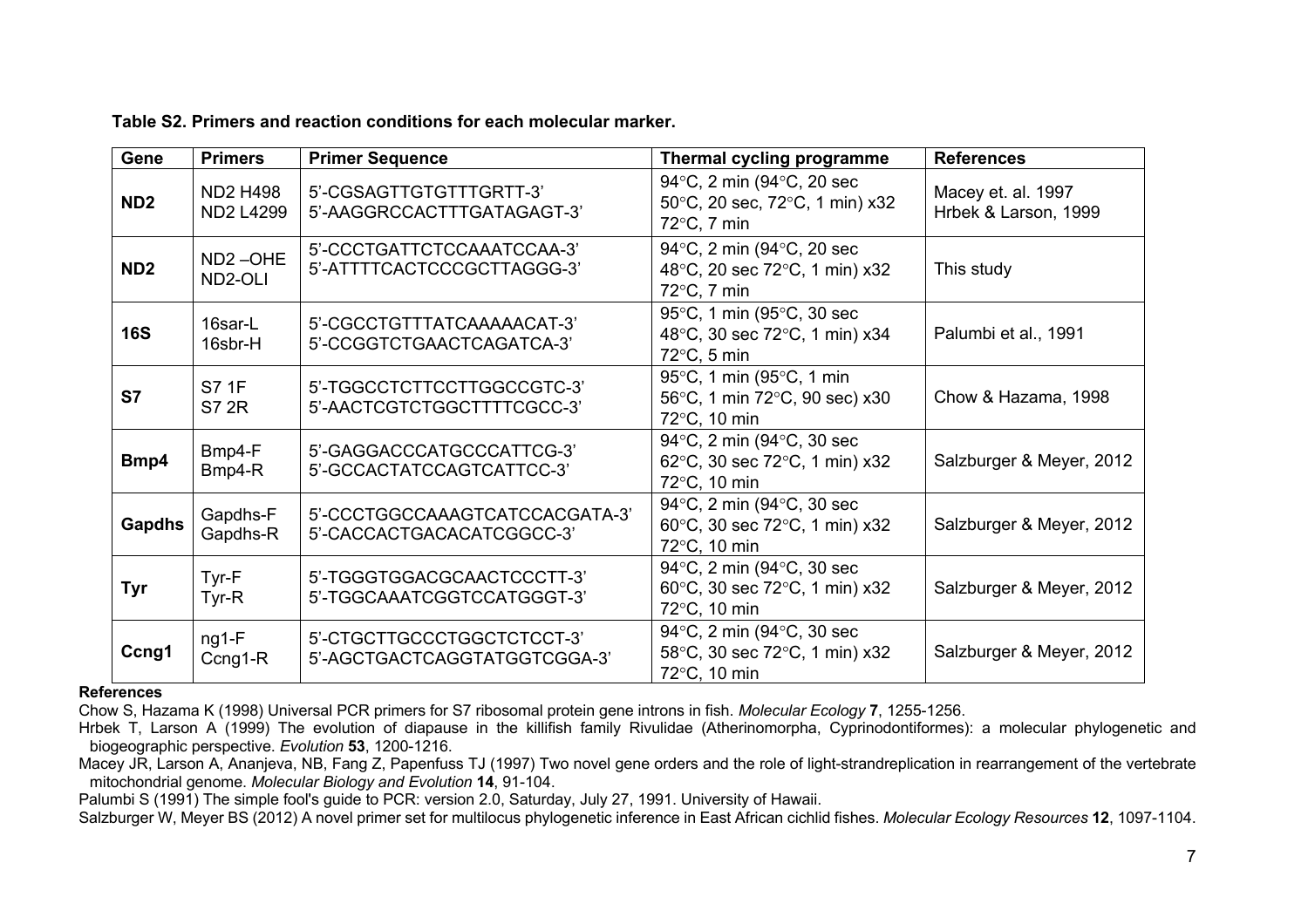**Table S3. Environmental adaptation (tolerance) and morphological traits considered in ancestral state reconstruction analyses.**

|                             |                               | *BEAST species     | <b>Increased</b><br>saline | <b>Increased</b><br>thermal | <b>Increased</b><br>pH | Soda<br>adaptation | <b>Genital</b> | <b>Extended</b><br>male jaw |
|-----------------------------|-------------------------------|--------------------|----------------------------|-----------------------------|------------------------|--------------------|----------------|-----------------------------|
| <b>Species</b>              | <b>MrBayes pruned tree</b>    | tree               | tolerance*                 | tolerance*                  | tolerance              |                    | tassel+^       | $+^{\mathsf{A}}$            |
| A. alcalica                 | Aalcalica AF881 19            | Aalcalica          |                            |                             |                        |                    | 0              | $\mathbf 0$                 |
| A. grahami                  | Agrahami AF856 18             | Agrahami           |                            |                             |                        |                    | 0              | 0                           |
| A. latilabris               | Alatilabris AF122 05          | Alatilabris        | 1                          |                             |                        |                    | 0              | $\overline{0}$              |
| A. ndalalani                | Andalalani AF123 05           | Andalalani         |                            |                             |                        |                    | 0              | $\mathbf 0$                 |
| O. amphimelas               | Oamphimelas_AF001_02          | Oamphimelas        | 1                          |                             |                        |                    | 0              | $\mathbf 0$                 |
| O. andersonii               | Oandersonii SAIAB C5          | Oandersonii        | 0                          | $\mathbf 0$                 | $\mathbf 0$            | 0                  | 0              | $\overline{0}$              |
| O. angolensis               | Oangolensis SAIAB F203        | Oangolensis        | 0                          | $\mathbf 0$                 | $\overline{0}$         | 0                  | 0              | $\overline{0}$              |
| O. chungruruensis           | Ochungruruensis MG 3D2A       | Ochungruruensis    | 0                          | $\Omega$                    | $\overline{0}$         | 0                  |                | 0                           |
| O. esculentus               | Oesculentus MG 21A            | <b>Oesculentus</b> | 0                          | $\overline{0}$              | $\mathbf{0}$           | 0                  | $\overline{0}$ | $\overline{0}$              |
| O. hunteri                  | Ohunteri MG111333             | Ohunteri           | 0                          | $\mathbf 0$                 | $\overline{0}$         | 0                  | 0              | 0                           |
| O. jipe                     | Ojipe_pan MG P2F2             | Ojipe              | 0                          | $\Omega$                    | $\overline{0}$         | 0                  | 0              | 1                           |
| O. karomo                   | Okaromo MG206                 | Okaromo            | 0                          | $\Omega$                    | $\mathbf{0}$           | 0                  |                | 0                           |
| O. karongae                 | Okarongae MG 226              | Okarongae          | 0                          | $\overline{0}$              | $\mathbf 0$            | 0                  |                | $\mathbf 0$                 |
| O. korogwe                  | Okorogwe MG P4A8              | Okorogwe           | 0                          | $\overline{0}$              | $\overline{0}$         | 0                  | $\overline{0}$ | $\overline{0}$              |
| O. lepidurus                | Olepidurus AMNH263330         | Olepidurus         | 0                          | $\mathbf 0$                 | $\overline{0}$         | 0                  |                | 0                           |
| O. leucostictus             | Oleucostictus RMCA 3758       | Oleucostictus      | 0                          |                             | $\overline{0}$         | 0                  | 0              | $\overline{0}$              |
| O. macrochir                | Omacrochir SAIAB130           | Omacrochir         | 0                          | $\mathbf 0$                 | $\overline{0}$         | 0                  |                | 0                           |
| O. malagarasi               | Omalagarasi MG130             | Omalagarasi        | 0                          | $\mathbf 0$                 | $\mathbf 0$            | 0                  |                | $\mathbf 0$                 |
| O. mortimeri                | Omortimeri SAIAB236           | Omortimeri         | 0                          | $\mathbf{0}$                | $\overline{0}$         | 0                  | $\overline{0}$ | $\overline{0}$              |
| O. mossambicus              | Omossambicus SAIAB036         | Omossambicus       | $\mathbf{1}$               | $\mathbf 0$                 | $\mathbf 0$            | 0                  | 0              | 1                           |
| O.mweruensis                | Omweruensis OS IK16 1         | Omweruensis        | $\mathbf 0$                | $\mathbf{0}$                | $\mathbf{0}$           | $\overline{0}$     | $\mathbf{0}$   | $\overline{0}$              |
| O. niloticus<br>niloticus   | Oniloticus AF007 02           | Oniloticus         | 0                          | 0                           | $\mathbf 0$            | 0                  | $\overline{0}$ | $\overline{0}$              |
| O. niloticus<br>cancellatus | Oniloticus cancellatus EBA544 |                    | 0                          | 0                           | $\mathbf 0$            | 0                  | $\mathbf 0$    | $\overline{0}$              |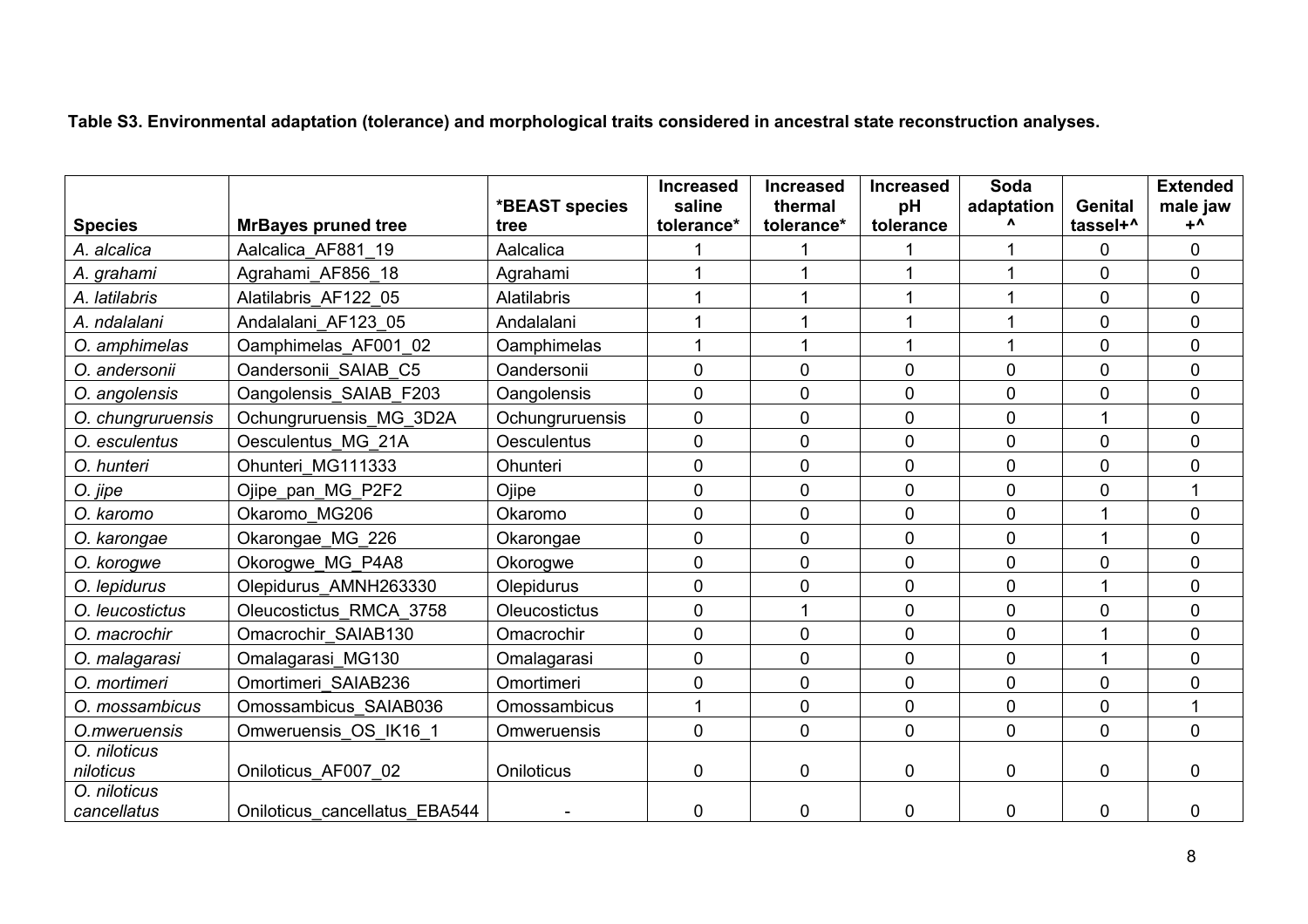| O. niloticus filoa      | Oniloticus filoa EBA572   |                    | 0 |                | $\Omega$    | 0            | $\overline{0}$ | 0 |
|-------------------------|---------------------------|--------------------|---|----------------|-------------|--------------|----------------|---|
| O. placidus<br>placidus | Oplacidus SAIAB RC10 C072 | <b>Oplacidus</b>   | 0 | $\Omega$       | $\Omega$    | $\Omega$     | $\mathbf{0}$   | 0 |
| O. placidus<br>ruvumae  | Oplacidus ruvumae MG102   | Oplacidusruvumae   | 0 | $\Omega$       | 0           | 0            | $\mathbf 0$    | 0 |
| O. rukwaensis           | Orukwaensis MG67A         | <b>Orukwaensis</b> | 0 | $\Omega$       | 0           | 0            |                | 0 |
| O. sp rutamba           | Osp rutamba MG T4B5       | Osprutamba         | 0 | $\Omega$       | 0           | 0            | $\mathbf{0}$   | 0 |
| O. variabilis           | Ovariabilis MG395         | Ovariabilis        | 0 | $\mathbf{0}$   | $\mathbf 0$ | 0            |                | 0 |
| O. salinicola           | Osalinicola ZSM ULI 005   | Osalinicola        |   | 0              |             | 0            |                | 0 |
| O. schwebischi          | Oschwebischi ZSM P AA 727 | Oschwebischi       | 0 | $\overline{0}$ | $\Omega$    | 0            |                | 0 |
| O. shiranus             | Oshiranus shiranus MG408A | Oshiranus          | 0 | $\Omega$       | $\Omega$    | $\Omega$     | $\mathbf{0}$   |   |
| O. shiranus<br>chilwae  | Oshiranus chilwae MG298A  |                    | 0 |                | 0           | 0            | $\mathbf 0$    |   |
| O. squamipinnis         | Osquamipinnis MG1A1A      | Osquamipinnis      | 0 | $\Omega$       | $\mathbf 0$ | $\mathbf{0}$ |                | 0 |
| O. tanganicae           | Otanganicae MG41          | Otanganicae        | 0 | $\mathbf{0}$   | $\mathbf 0$ | $\mathbf{0}$ | $\mathbf{0}$   | 0 |
| O. upembae              | Oupembae ZSM 2012 1621    | Oupembae           | 0 | $\Omega$       | $\mathbf 0$ | $\Omega$     |                | 0 |
| O. urolepis             | Ourolepis MG3F4B          | <b>Ourolepis</b>   |   |                | $\mathbf 0$ | $\Omega$     | $\Omega$       |   |
| S. galilaeus            | Sgalilaeus U1B1           | Sgalilaeus         | 0 | $\mathbf{0}$   | 0           | 0            | $\mathbf 0$    | 0 |
| S. mvogoi               | Smvogoi ZSM PAA 600       | Smvogoi            | 0 | $\mathbf{0}$   | $\mathbf 0$ | 0            | $\mathbf 0$    | 0 |
| C. rendalli             | Coptodon rendalli T7 F4   |                    | 0 | $\Omega$       | $\mathbf 0$ | $\mathbf{0}$ | $\mathbf 0$    | 0 |

## **Coding used for BayesTraits analyses**

\* Tested for correlated trait shifts

+ Tested for correlated trait shifts

^ Trait used (independently) for ancestral state reconstruction

Coding based on data in Table 1 (tolerance traits) and Trewavas 1983 (morphological traits)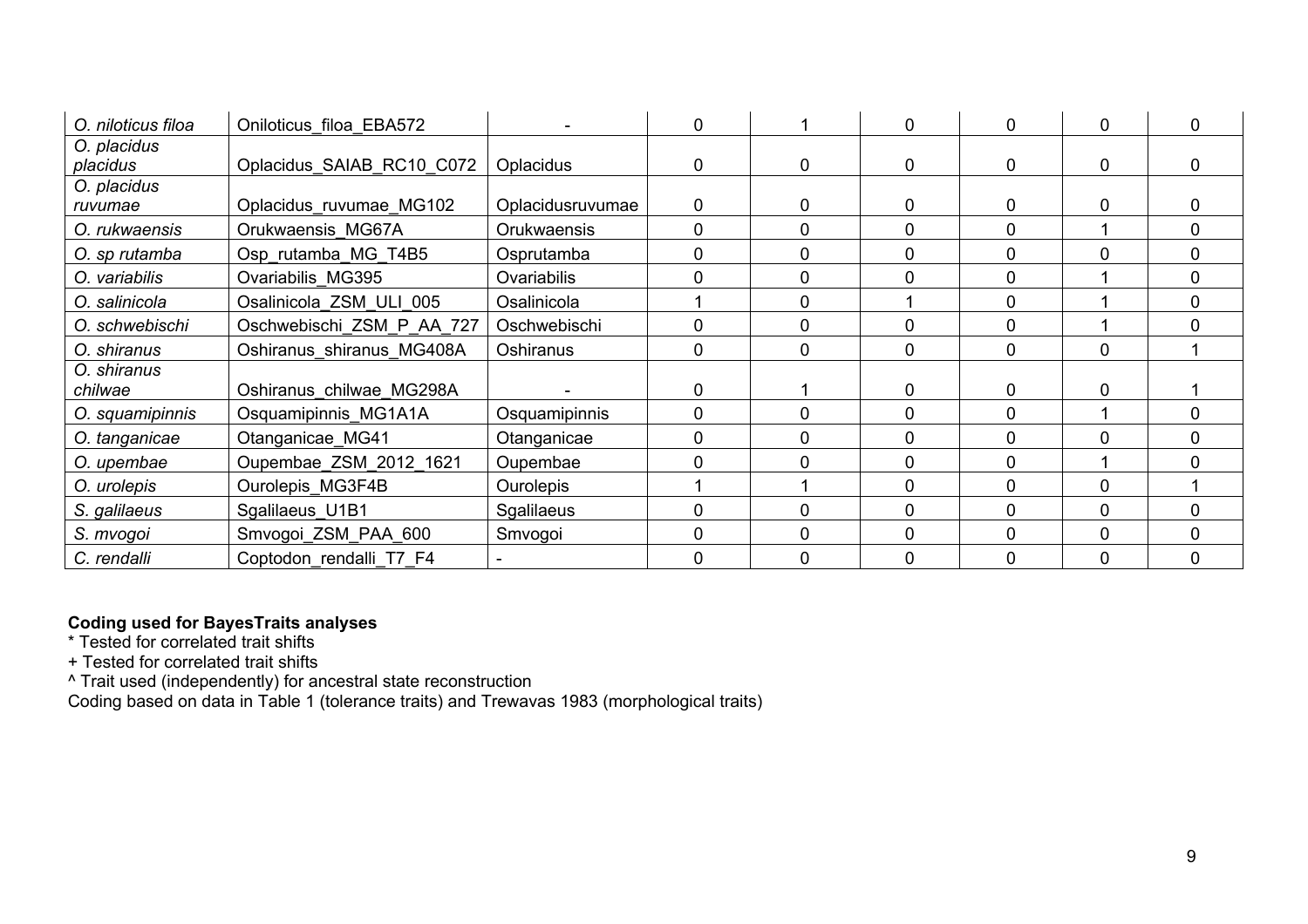## **Figure S1. Bayesian phylogeny of** *Oreochromis* **based on concatenated nuclear data (3092 bp,**

**101 samples).** Support values shown below nodes are Bayesian Posterior Probabilities (BPP). Those above the nodes are bootstrap (BS) values generated using Maximum Likelihood. *Coptodon* spp. samples [outgroup] are removed from the figure.

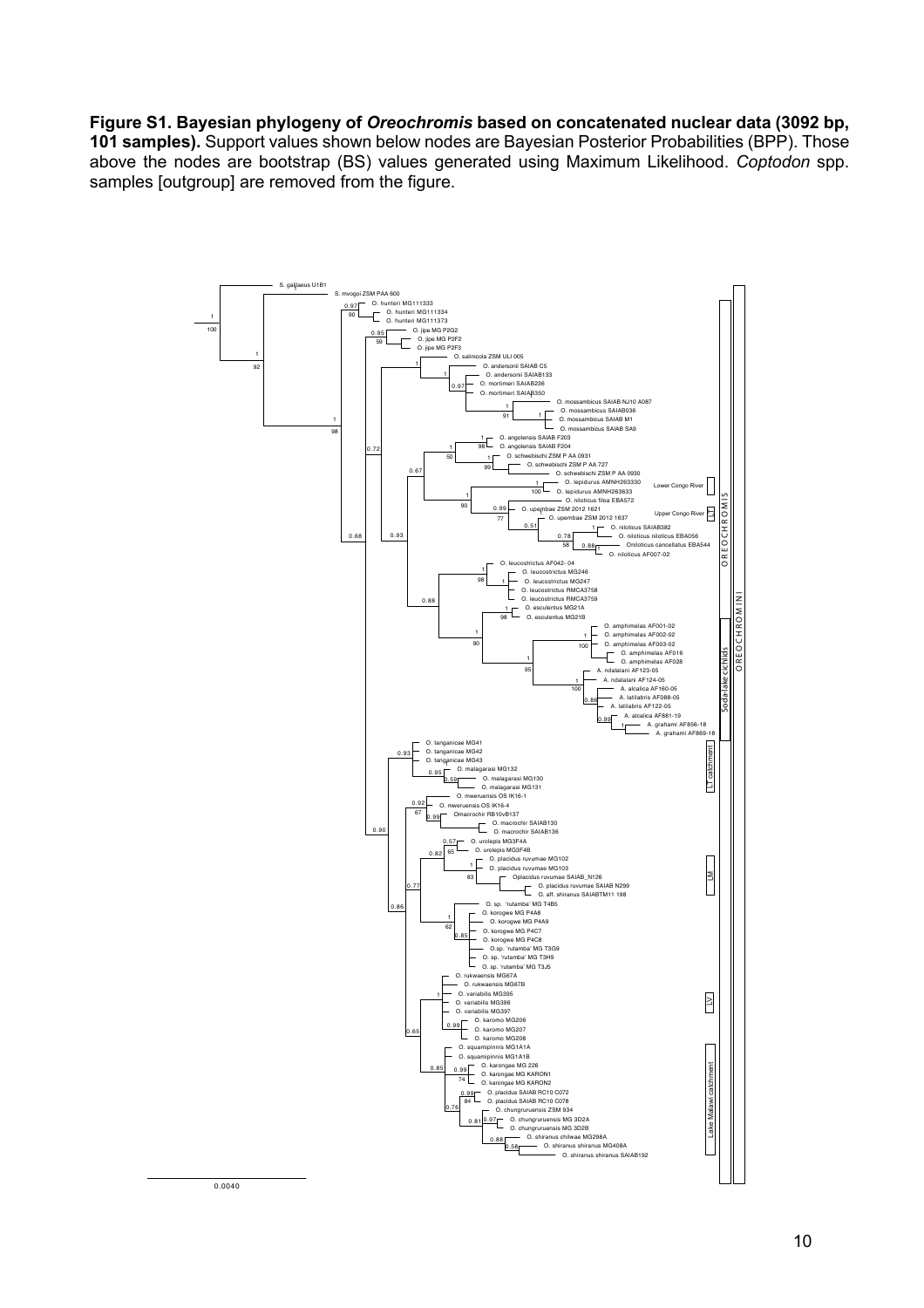#### **Figure S2. Bayesian phylogeny of** *Oreochromis* **based on concatenated mtDNA data (1582bp,**

**116 samples).** The tree depicted here includes additional sampling of other Oreochromini taxa. Support values shown below nodes are Bayesian Posterior Probabilities (BPP). Those above the nodes are bootstrap (BS) values generated using Maximum Likelihood. *Coptodon* spp. samples [outgroup] are removed from the figure.

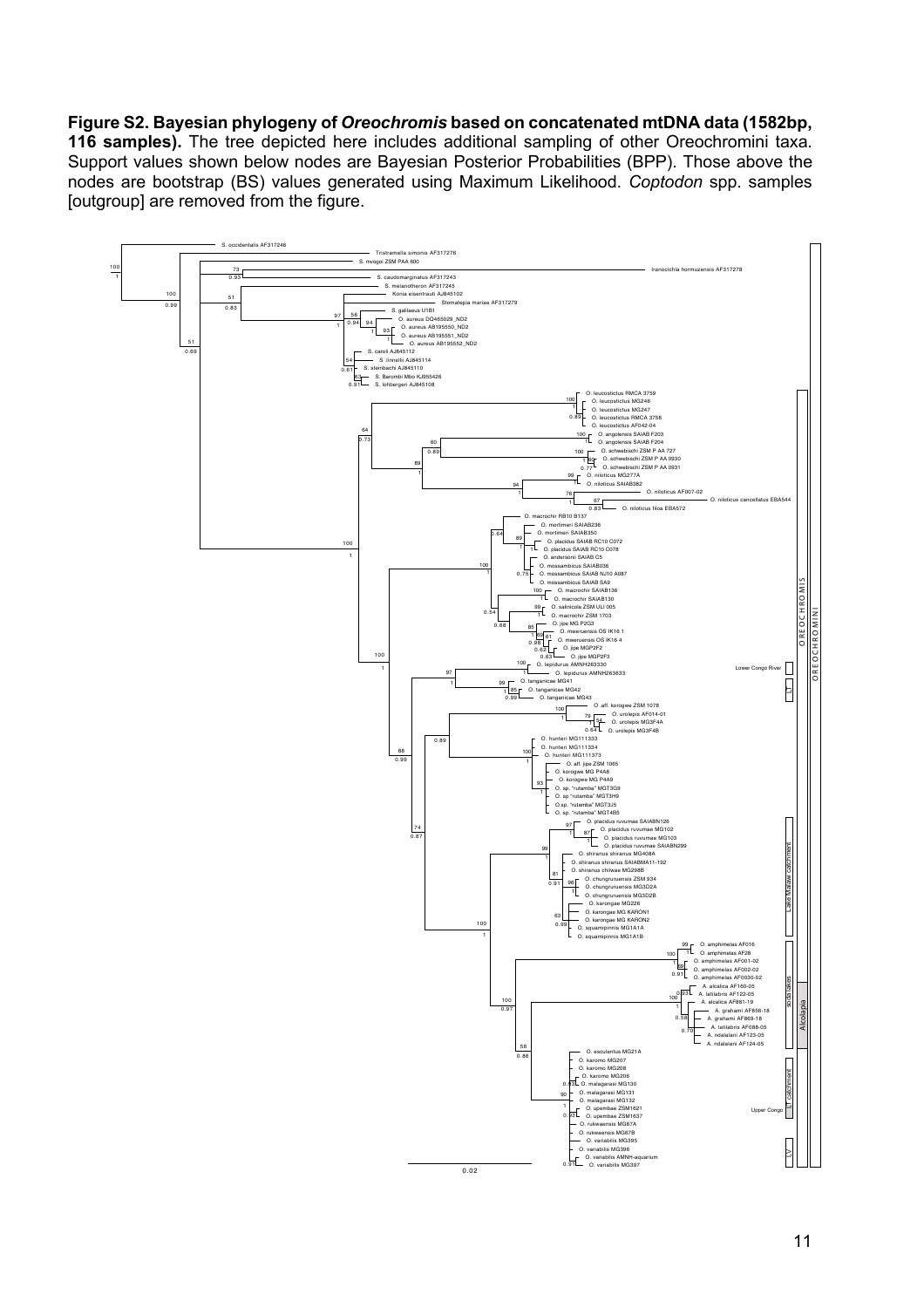**Figure S3. Species tree based on nuclear data and generated using BPP.** Support values are shown above branches.

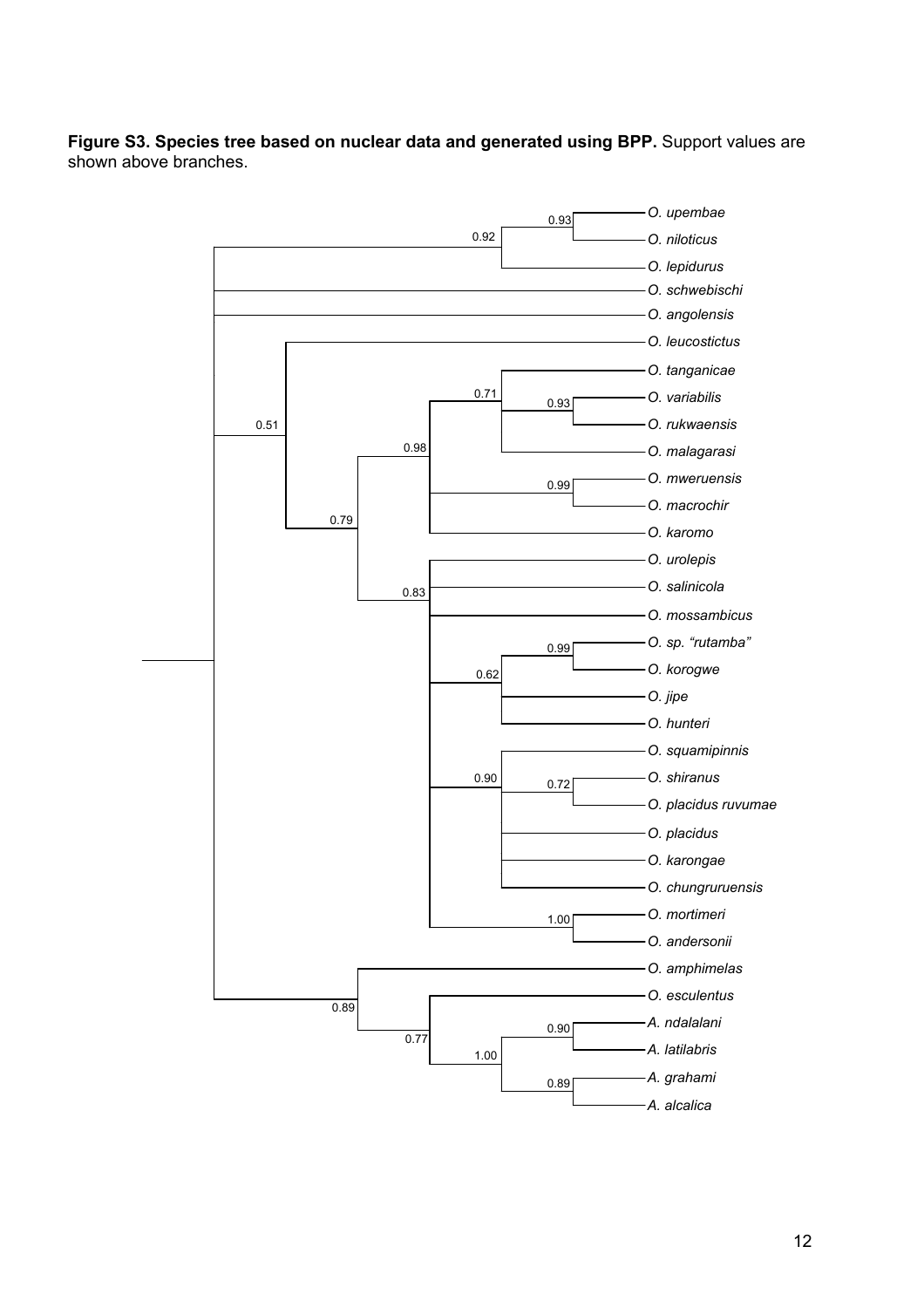**concatenated phylogeny.** A) Ancestral state reconstruction of thermal/salinity tolerance (TS) and soda adaptation (So). B) Ancestral state reconstruction of phenotypic male secondary sexual characteristics: genital tassel (GT) and extended jaw morphology (EJ). Colour coding are as per Figure 2.